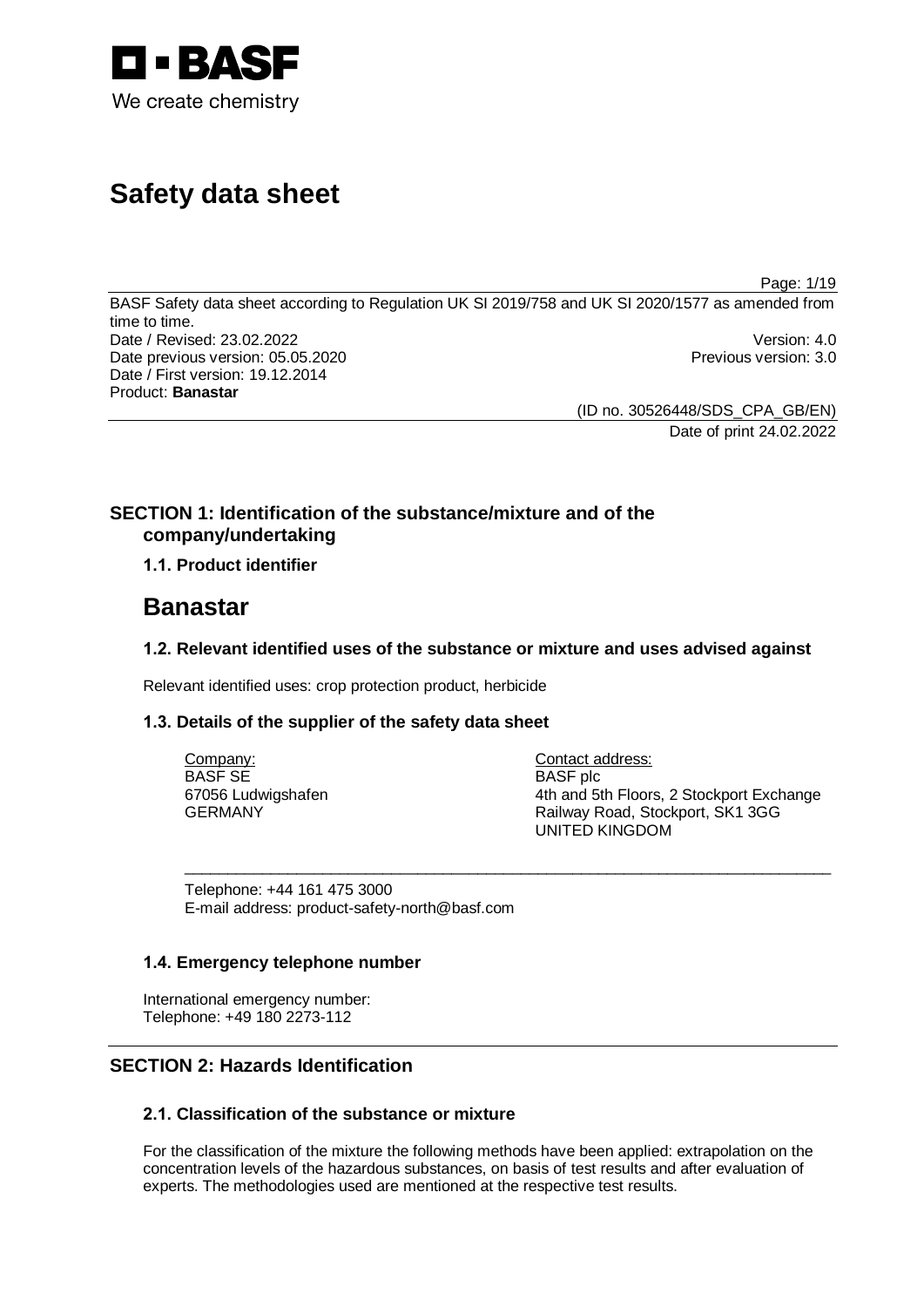(ID no. 30526448/SDS\_CPA\_GB/EN) Date of print 24.02.2022

According to GB-CLP Regulations UK SI 2019/720 and UK SI 2020/1567

| Skin Sens. 1      | H317 May cause an allergic skin reaction.                  |
|-------------------|------------------------------------------------------------|
| Carc. 2           | H351 Suspected of causing cancer.                          |
| Aquatic Acute 1   | H400 Very toxic to aquatic life.                           |
| Aquatic Chronic 1 | H410 Very toxic to aquatic life with long lasting effects. |

For the classifications not written out in full in this section the full text can be found in section 16.

## **2.2. Label elements**

Globally Harmonized System (GHS) in accordance with UK regulations.

Pictogram:



Signal Word: Warning

| May cause an allergic skin reaction.                                                         |
|----------------------------------------------------------------------------------------------|
| Suspected of causing cancer.                                                                 |
| Very toxic to aquatic life.                                                                  |
| Very toxic to aquatic life with long lasting effects.                                        |
| To avoid risks to human health and the environment, comply with the<br>instructions for use. |
| Precautionary Statements (Prevention):                                                       |
| Do not handle until all safety precautions have been read and<br>understood.                 |
| Avoid breathing vapours.                                                                     |
| Contaminated work clothing should not be allowed out of the workplace.                       |
| Wear protective gloves and clothing.                                                         |
| Precautionary Statements (Response):                                                         |
| IF ON SKIN: Wash with plenty of soap and water.                                              |
| IF exposed or concerned: Get medical attention.                                              |
| If skin irritation or rash occurs: Get medical attention.                                    |
| Wash contaminated clothing before reuse.                                                     |
| Collect spillage.                                                                            |
| Precautionary Statements (Storage):<br>Store locked up.                                      |
|                                                                                              |

Precautionary Statements (Disposal):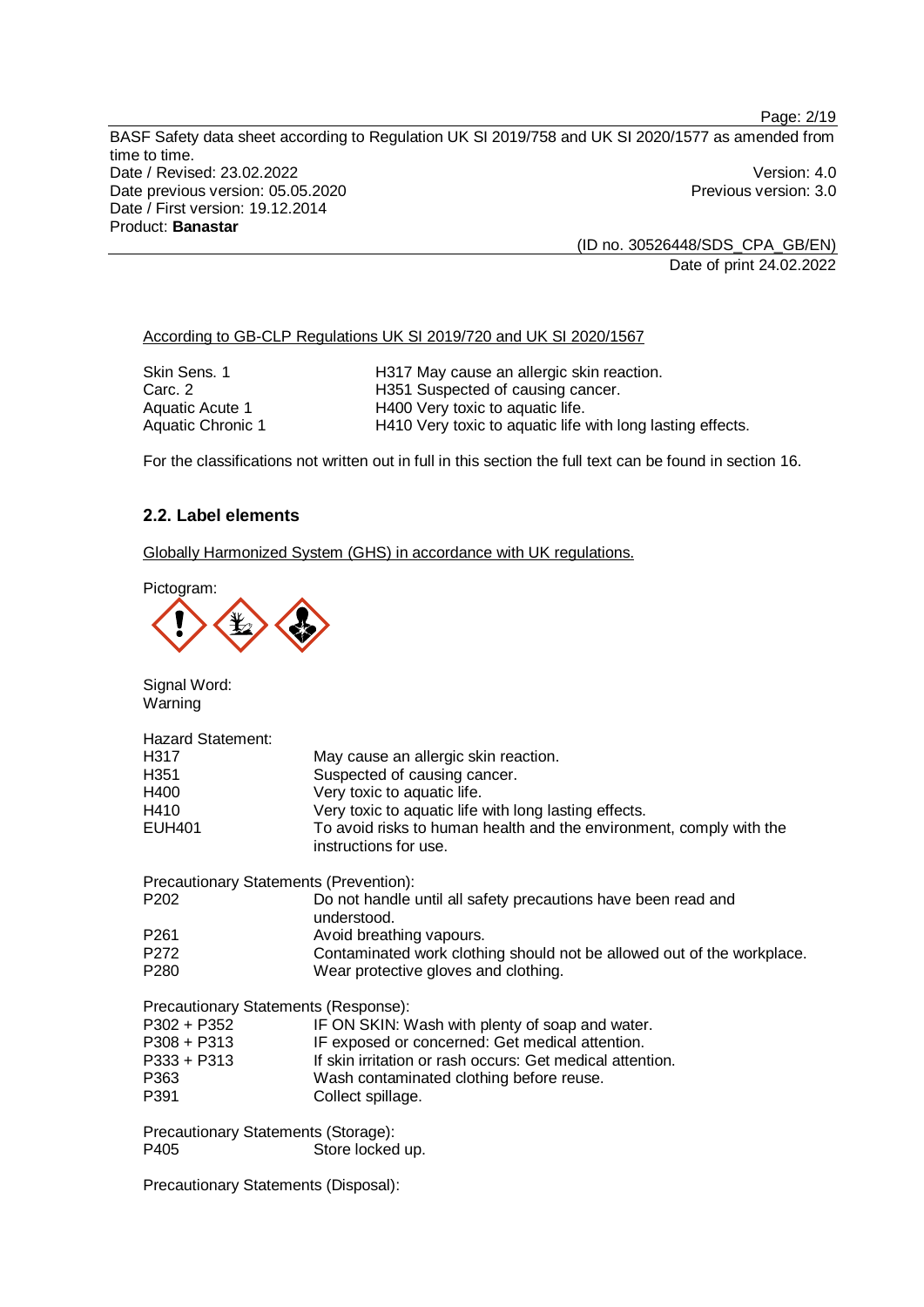(ID no. 30526448/SDS\_CPA\_GB/EN) Date of print 24.02.2022

Page: 3/19

P501 Dispose of contents/container to a licensed hazardous-waste disposal contractor or collection site except for empty clean containers which can be disposed of as non-hazardous waste.

Labeling of special preparations (GHS): EUH208: May produce an allergic reaction. Contains: 1,2-benzisothiazol-3(2H)-one, 2 methylisothiazol-3(2H)-one

#### According to GB-CLP Regulations UK SI 2019/720 and UK SI 2020/1567

Hazard determining component(s) for labelling: metazachlor (ISO); 2-chloro-N-(2,6-dimethylphenyl)- N-(1H-pyrazol-1-ylmethyl)-acetamide, dimethenamid-P, quinmerac (ISO); 7-chloro-3 methylquinoline-8-carboxylic acid, 2-methylisothiazol-3(2H)-one

## **2.3. Other hazards**

According to GB-CLP Regulations UK SI 2019/720 and UK SI 2020/1567

See section 12 - Results of PBT and vPvB assessment.

If applicable information is provided in this section on other hazards which do not result in classification but which may contribute to the overall hazards of the substance or mixture.

## **SECTION 3: Composition/Information on Ingredients**

#### **3.1. Substances**

Not applicable

#### **3.2. Mixtures**

#### Chemical nature

crop protection product, Suspo-emulsion (SE), herbicide

Hazardous ingredients (GHS) According to GB-CLP Regulations UK SI 2019/720 and UK SI 2020/1567

metazachlor (ISO); 2-chloro-N-(2,6-dimethylphenyl)-N-(1H-pyrazol-1-ylmethyl)-acetamide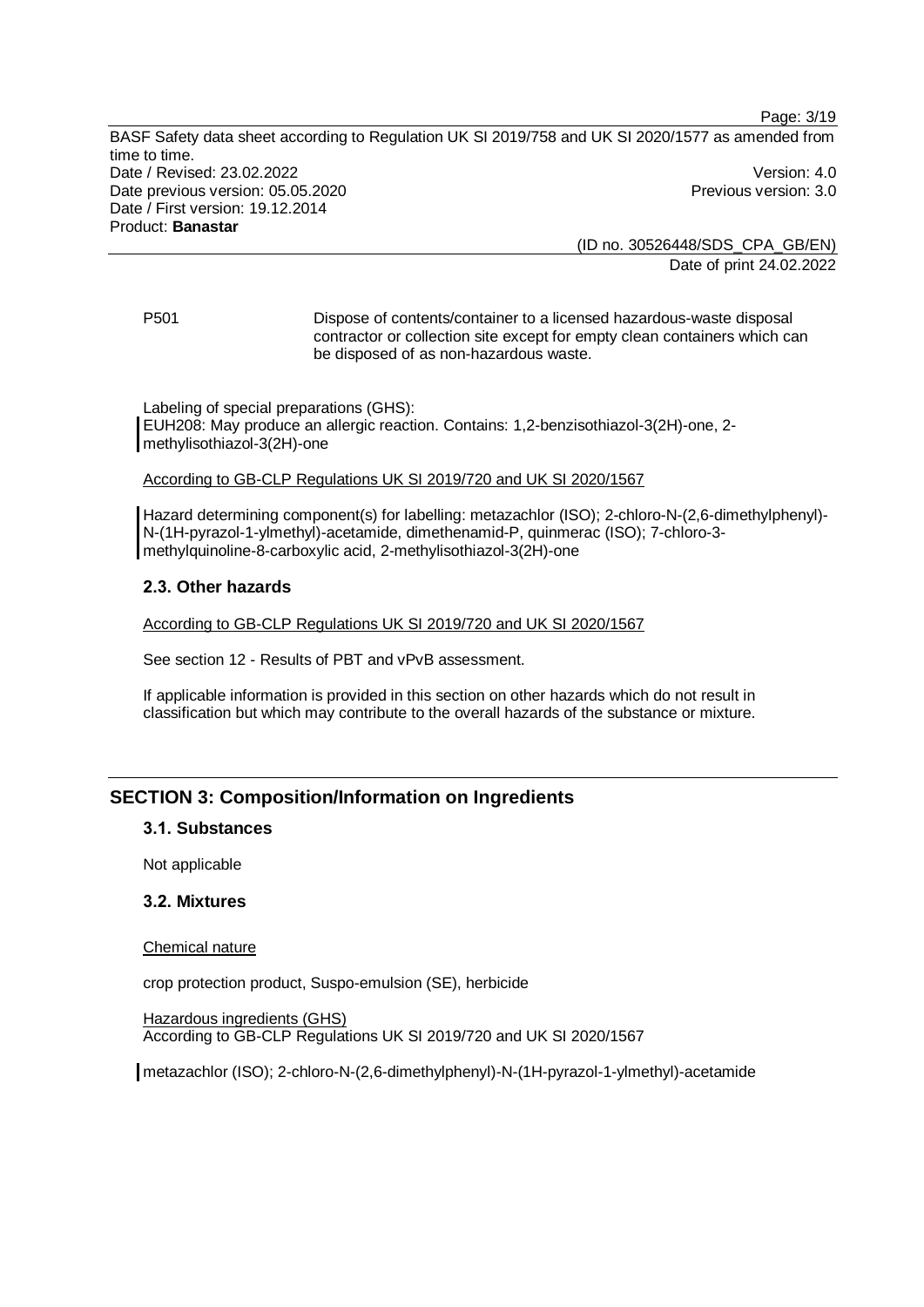(ID no. 30526448/SDS\_CPA\_GB/EN) Date of print 24.02.2022

Page: 4/19

| Content (W/W): 26.2 %<br>CAS Number: 67129-08-2<br>EC-Number: 266-583-0                                                                                                                     | Skin Sens. 1B<br>Carc. 2<br><b>Aquatic Acute 1</b><br>Aquatic Chronic 1<br>M-factor acute: 100<br>M-factor chronic: 100<br>H317, H351, H400, H410                 |
|---------------------------------------------------------------------------------------------------------------------------------------------------------------------------------------------|-------------------------------------------------------------------------------------------------------------------------------------------------------------------|
| dimethenamid-P                                                                                                                                                                              |                                                                                                                                                                   |
| Content (W/W): 8.73 %<br>CAS Number: 163515-14-8                                                                                                                                            | Acute Tox. 4 (oral)<br>Skin Sens, 1<br><b>Aquatic Acute 1</b><br><b>Aquatic Chronic 1</b><br>M-factor acute: 10<br>M-factor chronic: 10<br>H302, H317, H400, H410 |
| quinmerac (ISO); 7-chloro-3-methylquinoline-8-carboxylic acid<br>Content (W/W): 8.76 %<br>CAS Number: 90717-03-6<br>EC-Number: 402-790-6<br>REACH registration number: 01-<br>0000015252-80 | Aquatic Acute 1<br><b>Aquatic Chronic 1</b><br>H400, H410                                                                                                         |
|                                                                                                                                                                                             |                                                                                                                                                                   |
| Benzenesulfonic acid, hydroxy-, polymer with formaldehyde, phenol and urea, sodium salt<br>Content (W/W): $<$ 5 %<br>CAS Number: 102980-04-1                                                | Eye Dam./Irrit. 2<br><b>Aquatic Chronic 3</b><br>H319, H412                                                                                                       |
| Alcohols, C12-15, ethoxylated<br>Content (W/W): $<$ 5 %<br>CAS Number: 68131-39-5                                                                                                           | Acute Tox. 4 (oral)<br>Eye Dam./Irrit. 1<br><b>Aquatic Acute 1</b><br>H318, H302, H400                                                                            |
|                                                                                                                                                                                             |                                                                                                                                                                   |

2-methylisothiazol-3(2H)-one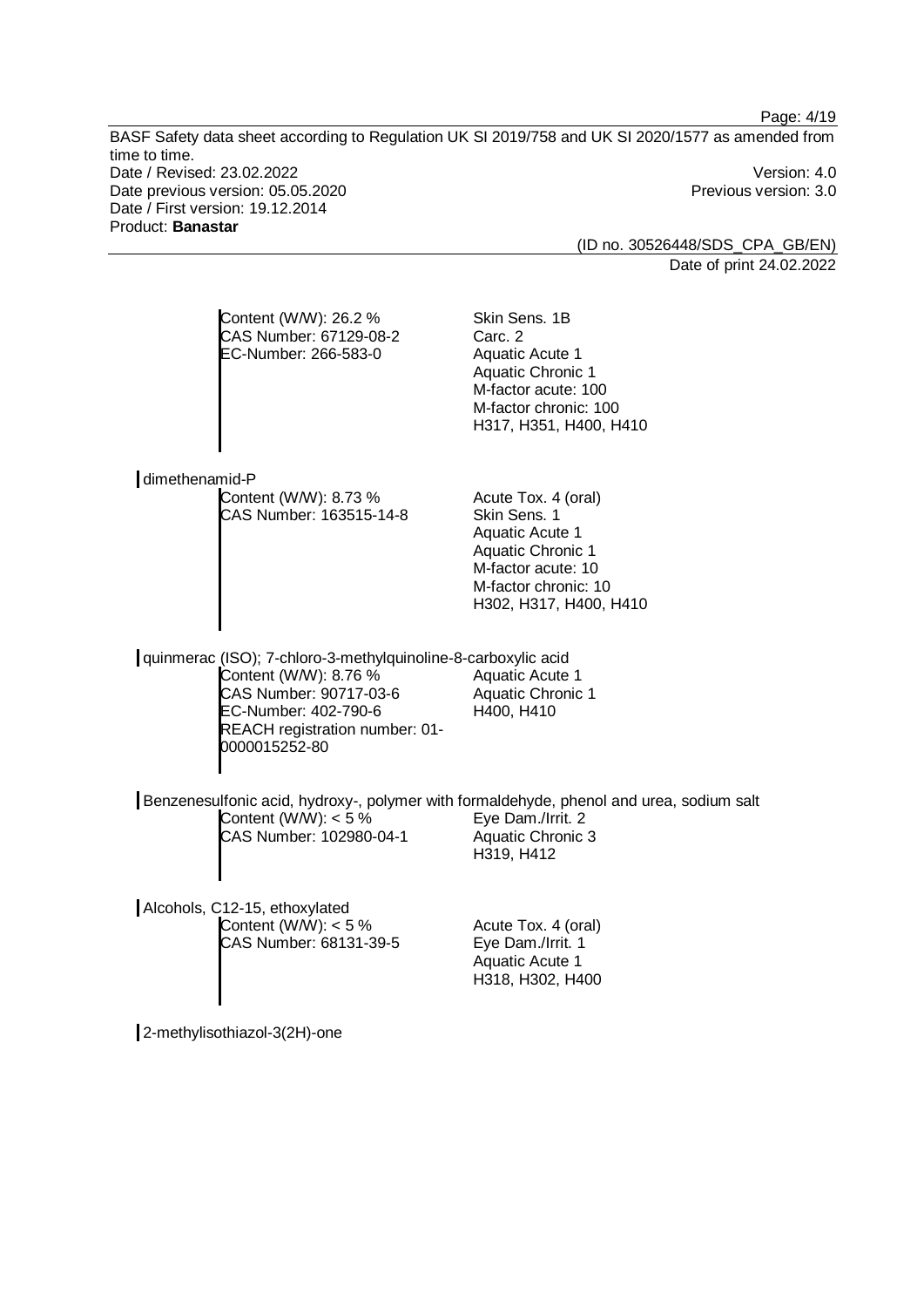> (ID no. 30526448/SDS\_CPA\_GB/EN) Date of print 24.02.2022

Page: 5/19

Content (W/W): < 0.005 % CAS Number: 2682-20-4 EC-Number: 220-239-6 REACH registration number: 01- 2120764690-50 INDEX-Number: 613-326-00-9

Acute Tox. 3 (dermal) Skin Corr./Irrit. 1B Eye Dam./Irrit. 1 Skin Sens. 1A Aquatic Acute 1 Aquatic Chronic 1 M-factor acute: 10 M-factor chronic: 1 H330, H317, H314, H301 + H311, H400, H410 EUH071

Specific concentration limit: Skin Sens. 1A: >= 0.0015 %

Acute Tox. 2 (Inhalation - dust)

Acute Tox. 3 (oral)

Propane-1,2-diol

Content  $(W/W)$ : < 10 % CAS Number: 57-55-6 EC-Number: 200-338-0 REACH registration number: 01- 2119456809-23

For the classifications not written out in full in this section, including the hazard classes and the hazard statements, the full text is listed in section 16.

## **SECTION 4: First-Aid Measures**

#### **4.1. Description of first aid measures**

Remove contaminated clothing.

Show container, label and/or safety data sheet to physician.

If inhaled: Keep patient calm, remove to fresh air, seek medical attention.

On skin contact: Wash thoroughly with soap and water

On contact with eyes: Wash affected eyes for at least 15 minutes under running water with eyelids held open.

On ingestion:

Immediately rinse mouth and then drink 200-300 ml of water, seek medical attention.

#### **4.2. Most important symptoms and effects, both acute and delayed**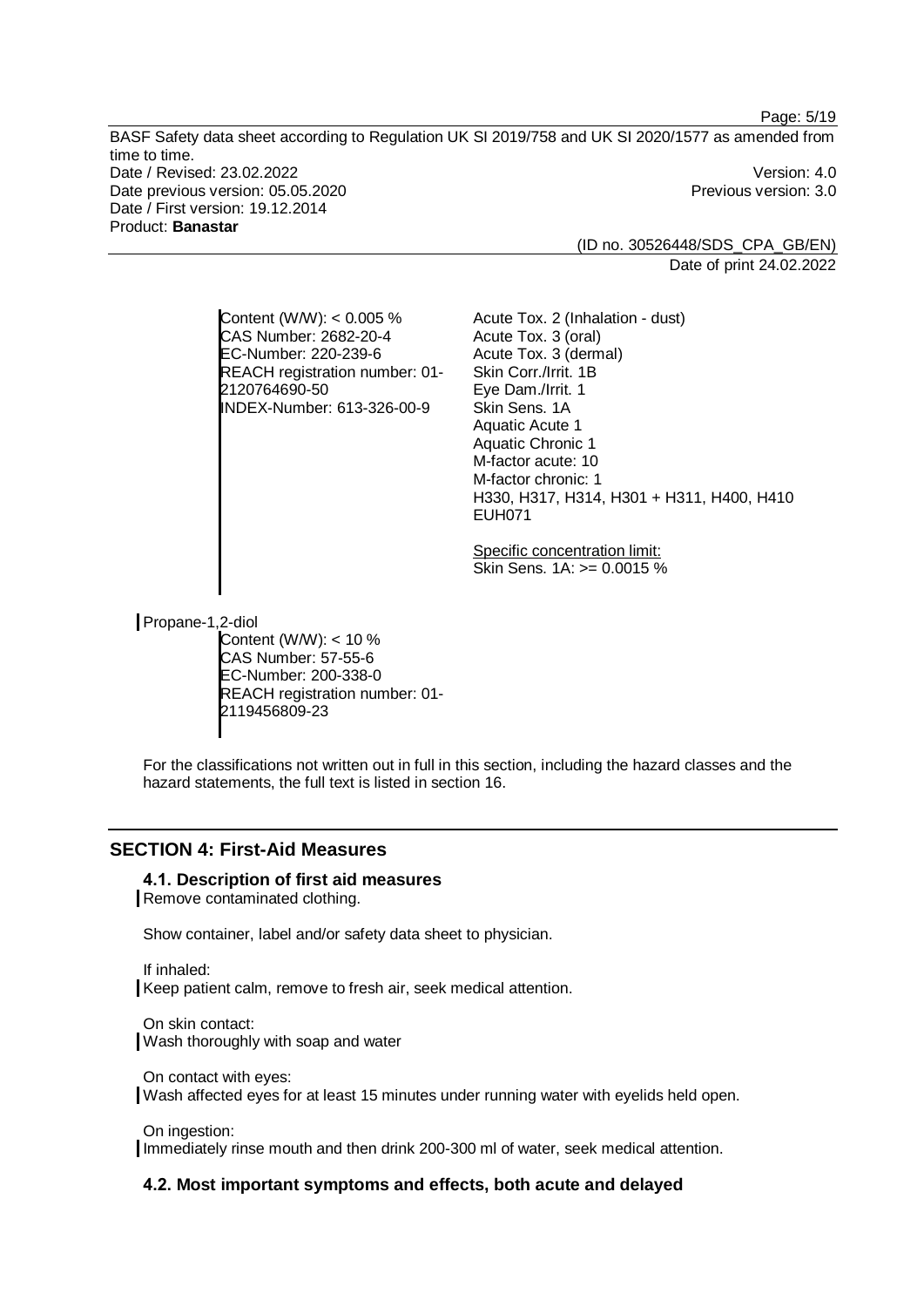(ID no. 30526448/SDS\_CPA\_GB/EN) Date of print 24.02.2022

Page: 6/19

Symptoms: Information, i.e. additional information on symptoms and effects may be included in the GHS labeling phrases available in Section 2 and in the Toxicological assessments available in Section 11., (Further) symptoms and / or effects are not known so far

**4.3. Indication of any immediate medical attention and special treatment needed** Treatment: Treat according to symptoms (decontamination, vital functions), no known specific antidote.

## **SECTION 5: Fire-Fighting Measures**

#### **5.1. Extinguishing media**

Suitable extinguishing media: water spray, carbon dioxide, foam, dry powder

#### **5.2. Special hazards arising from the substance or mixture**

Endangering substances: carbon monoxide, Carbon dioxide, hydrogen chloride, nitrogen oxides, halogenated compounds, sulfur oxides, silica compounds

Advice: The substances/groups of substances mentioned can be released in case of fire.

## **5.3. Advice for fire-fighters**

Special protective equipment:

Wear self-contained breathing apparatus and chemical-protective clothing.

Further information:

In case of fire and/or explosion do not breathe fumes. Keep containers cool by spraying with water if exposed to fire. Collect contaminated extinguishing water separately, do not allow to reach sewage or effluent systems. Dispose of fire debris and contaminated extinguishing water in accordance with official regulations.

## **SECTION 6: Accidental Release Measures**

## **6.1. Personal precautions, protective equipment and emergency procedures**

Do not breathe vapour/spray. Use personal protective clothing. Avoid contact with the skin, eyes and clothing.

#### **6.2. Environmental precautions**

Do not discharge into the subsoil/soil. Do not discharge into drains/surface waters/groundwater.

Do not allow contamination of public drains or surface or ground waters. Inform local water plc if spillage enters drains and the Environment Agency (England & Wales), the Scottish Environmental Protection Agency (Scotland), or the Environment and Heritage Service (Northern Ireland) if it enters surface or ground waters. Keep people and animals away.

## **6.3. Methods and material for containment and cleaning up**

For small amounts: Pick up with suitable absorbent material (e.g. sand, sawdust, general-purpose binder, kieselguhr).

For large amounts: Dike spillage. Pump off product.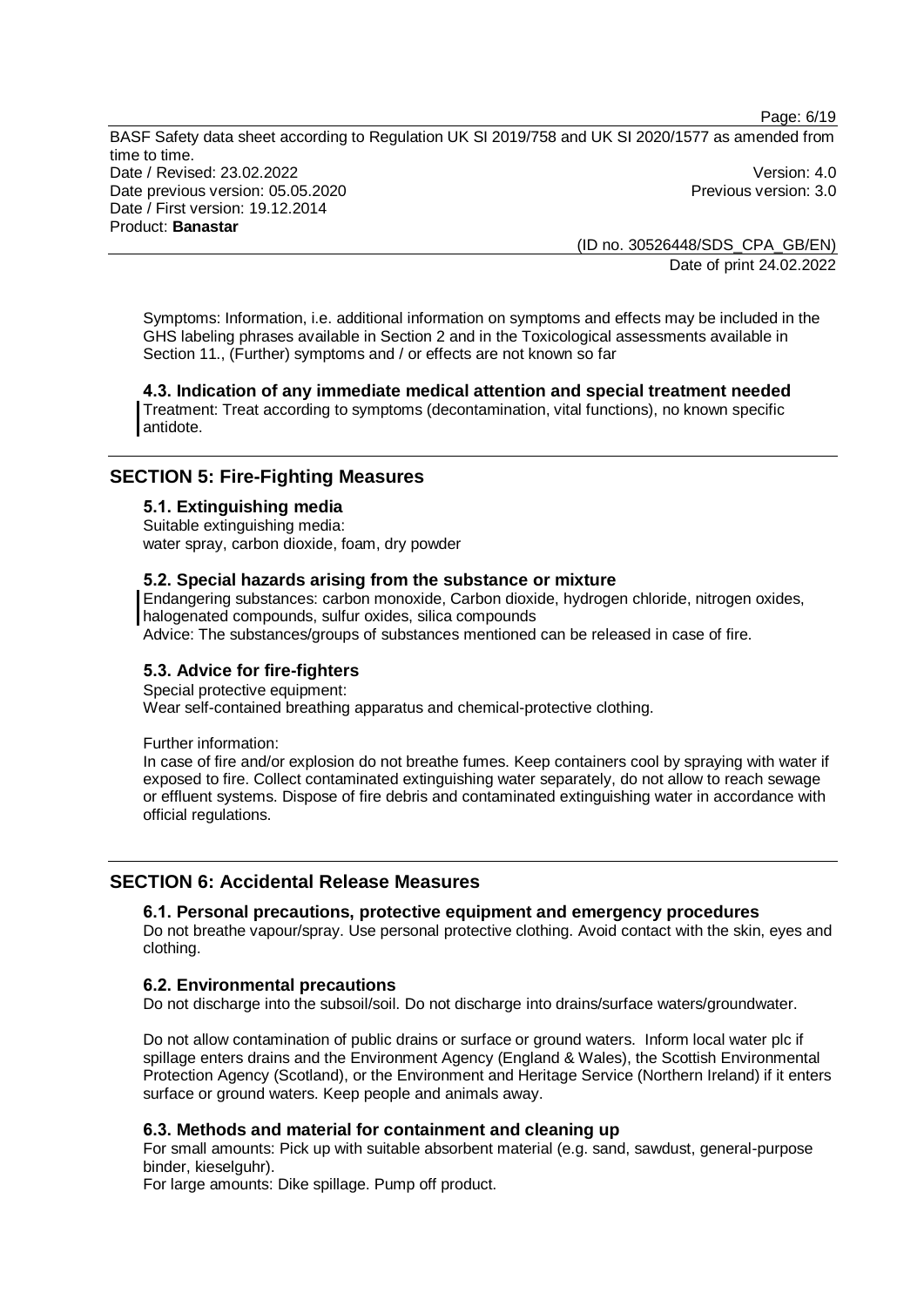(ID no. 30526448/SDS\_CPA\_GB/EN) Date of print 24.02.2022

Page: 7/19

Dispose of absorbed material in accordance with regulations. Collect waste in suitable containers, which can be labeled and sealed. Clean contaminated floors and objects thoroughly with water and detergents, observing environmental regulations. Wear suitable protective equipment.

## **6.4. Reference to other sections**

Information regarding exposure controls/personal protection and disposal considerations can be found in section 8 and 13.

## **SECTION 7: Handling and Storage**

#### **7.1. Precautions for safe handling**

No special measures necessary if stored and handled correctly. Ensure thorough ventilation of stores and work areas. When using do not eat, drink or smoke. Hands and/or face should be washed before breaks and at the end of the shift.

Protection against fire and explosion:

No special precautions necessary. The substance/product is non-combustible. Product is not explosive.

## **7.2. Conditions for safe storage, including any incompatibilities**

Segregate from foods and animal feeds. Further information on storage conditions: Keep away from heat. Protect from direct sunlight.

Protect from temperatures below: -5 °C

Changes in the properties of the product may occur if substance/product is stored below indicated temperature for extended periods of time.

Protect from temperatures above: 40 °C

Changes in the properties of the product may occur if substance/product is stored above indicated temperature for extended periods of time.

#### **7.3. Specific end use(s)**

For the relevant identified use(s) listed in Section 1 the advice mentioned in this section 7 is to be observed.

## **SECTION 8: Exposure Controls/Personal Protection**

## **8.1. Control parameters**

Components with occupational exposure limits

57-55-6: Propane-1,2-diol TWA value 474 mg/m3 ; 150 ppm (WEL/EH 40 (UK)), Total vapour and particulates TWA value 10 mg/m3 (WEL/EH 40 (UK)), Particulate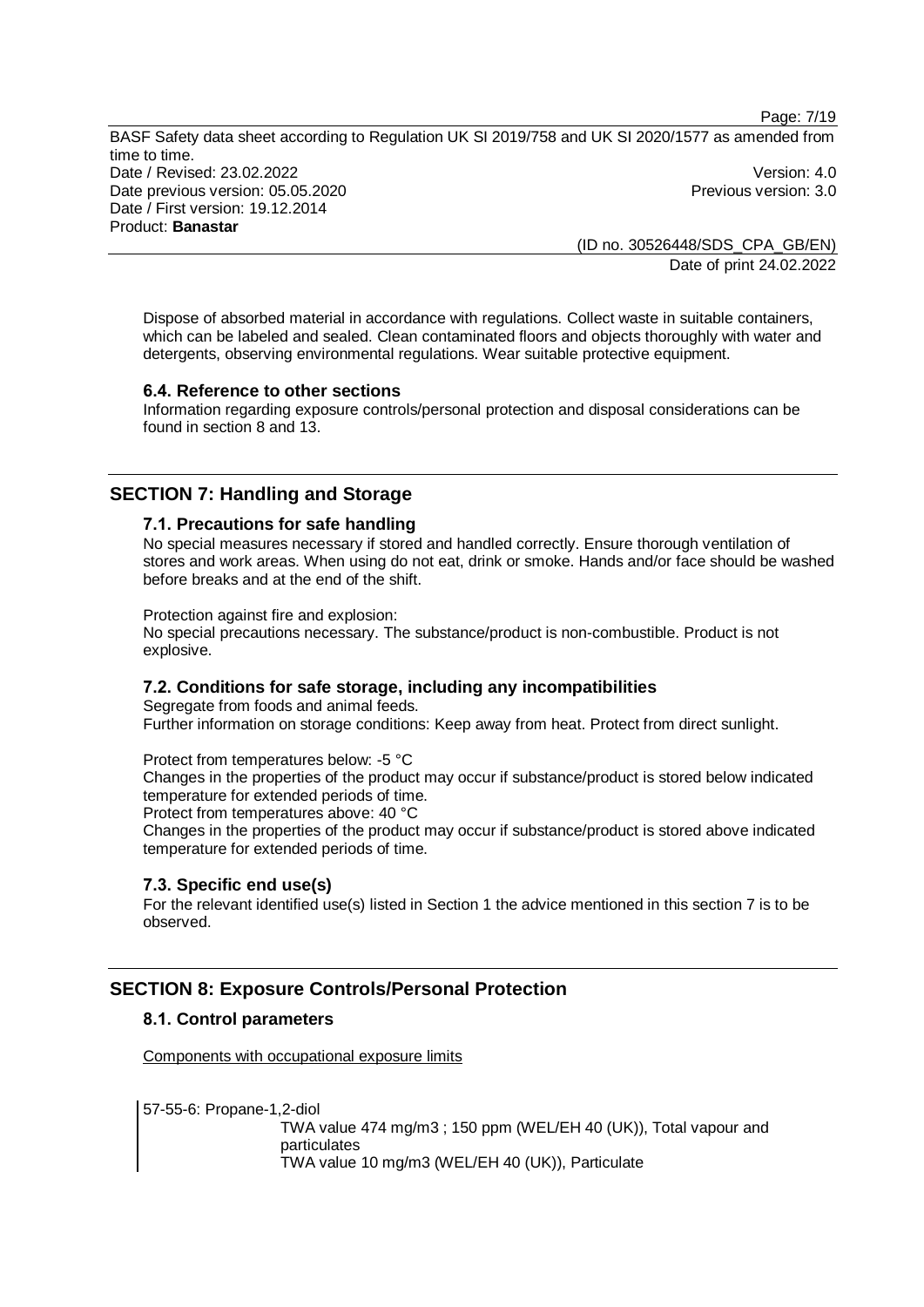(ID no. 30526448/SDS\_CPA\_GB/EN) Date of print 24.02.2022

Page: 8/19

Refer to the current edition of HSE Guidance Note EH40 Occupational Exposure Limits (United Kingdom). For normal use and handling refer to the product label/leaflet.

## **8.2. Exposure controls**

#### Personal protective equipment

Respiratory protection:

Suitable respiratory protection for lower concentrations or short-term effect: Combination filter for gases/vapours of organic, inorganic, acid inorganic, alkaline compounds and toxic particles (e. g. EN 14387 Type ABEK-P3)

#### Hand protection:

Suitable chemical resistant safety gloves (EN ISO 374-1) also with prolonged, direct contact (Recommended: Protective index 6, corresponding > 480 minutes of permeation time according to EN ISO 374-1): E.g. nitrile rubber (0.4 mm), chloroprene rubber (0.5 mm), butyl rubber (0.7 mm) etc.

Eye protection:

Safety glasses with side-shields (frame goggles) (e.g. EN 166)

Body protection:

Body protection must be chosen depending on activity and possible exposure, e.g. apron, protecting boots, chemical-protection suit (according to EN 14605 in case of splashes or EN ISO 13982 in case of dust).

#### General safety and hygiene measures

The statements on personal protective equipment in the instructions for use apply when handling crop-protection agents in final-consumer packing. Wearing of closed work clothing is recommended. Store work clothing separately. Keep away from food, drink and animal feeding stuffs.

## **SECTION 9: Physical and Chemical Properties**

#### **9.1. Information on basic physical and chemical properties**

| Form:                       | liquid                                                          |                            |
|-----------------------------|-----------------------------------------------------------------|----------------------------|
| Colour:                     | white to pink                                                   |                            |
| Odour:                      | moderate odour, fruity                                          |                            |
| Odour threshold:            |                                                                 |                            |
|                             | Not determined due to potential<br>health hazard by inhalation. |                            |
| pH value:                   | approx. $3 - 5$<br>(CIPAC standard water D, 1 %(m),<br>20 °C    |                            |
| solidification temperature: | approx. $-5.8$ °C                                               |                            |
| Boiling point:              | approx. 100 °C                                                  |                            |
|                             | (1,013 hPa)                                                     |                            |
| Flash point:                |                                                                 | (Directive 92/69/EEC, A.9, |
|                             | No flash point - Measurement made<br>up to the boiling point.   | closed cup)                |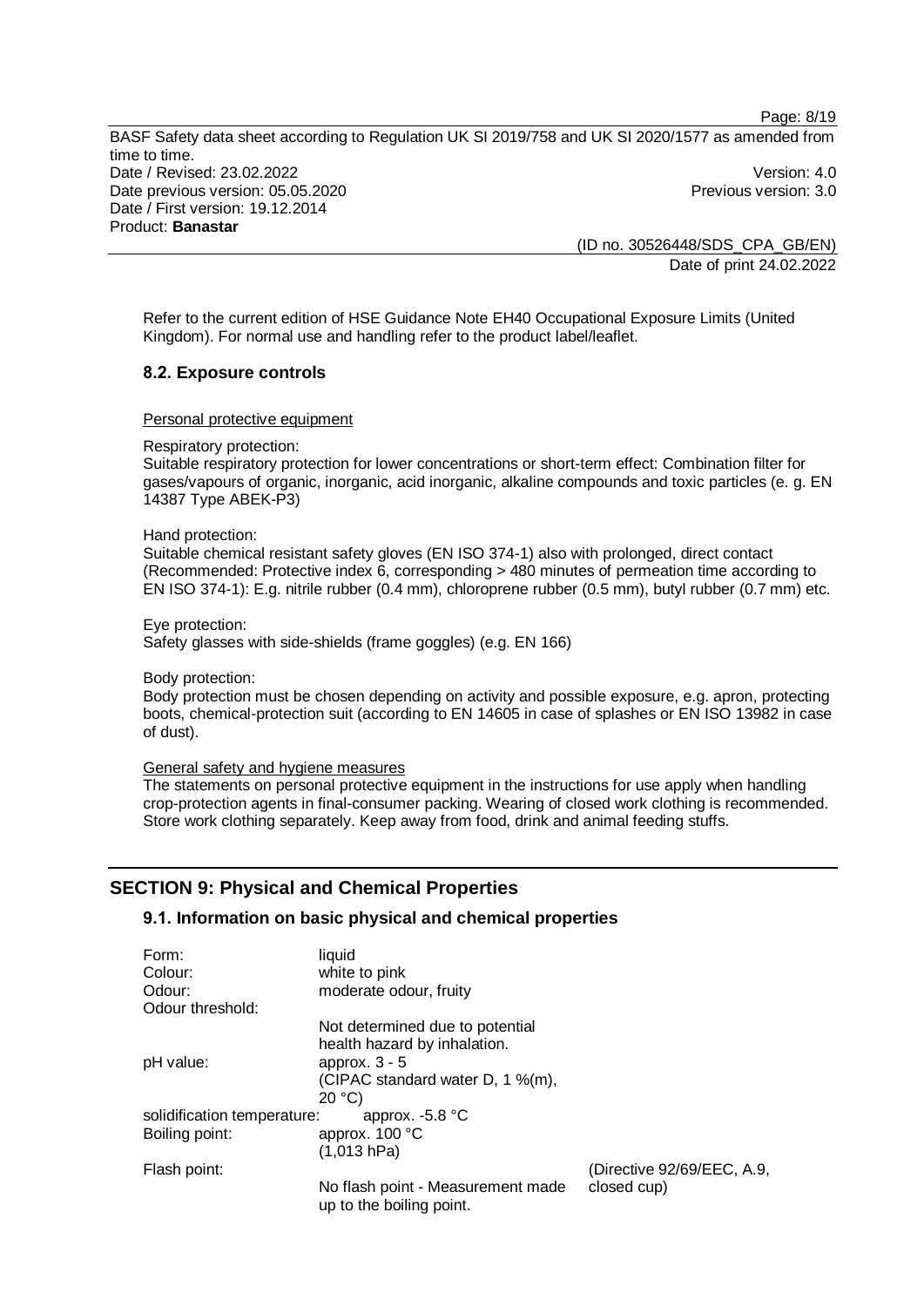Page: 9/19

BASF Safety data sheet according to Regulation UK SI 2019/758 and UK SI 2020/1577 as amended from time to time. Date / Revised: 23.02.2022 Version: 4.0 Date previous version: 05.05.2020 **Previous version: 3.0** Previous version: 3.0 Date / First version: 19.12.2014 Product: **Banastar**

(ID no. 30526448/SDS\_CPA\_GB/EN) Date of print 24.02.2022

Evaporation rate: not applicable Flammability: not applicable Lower explosion limit: As a result of our experience with this product and our knowledge of its composition we do not expect any hazard as long as the product is used appropriately and in accordance with the intended use. Upper explosion limit: As a result of our experience with this product and our knowledge of its composition we do not expect any hazard as long as the product is used appropriately and in accordance with the intended use. Ignition temperature: 517 °C (Directive 92/69/EEC, A.15) Vapour pressure: approx. 23.4 hPa (20 °C) Information applies to the solvent. Density: approx. 1.15 g/cm3 (20 °C, 1,013 hPa) (Directive 92/69/EEC, A.3) Relative vapour density (air): not applicable Solubility in water: dispersible Partitioning coefficient n-octanol/water (log Kow): The statements are based on the properties of the individual components. *Information on: dimethenamid-P Partitioning coefficient n-octanol/water (log Kow): 1.89 Information on: quinmerac (ISO); 7-chloro-3-methylquinoline-8-carboxylic acid Partitioning coefficient n-octanol/water (log Kow): -1.41 (21 °C; pH value: 7) (OECD Guideline 117) Information on: metazachlor (ISO); 2-chloro-N-(2,6-dimethylphenyl)-N-(1H-pyrazol-1-ylmethyl) acetamide Partitioning coefficient n-octanol/water (log Kow): 2.13 (22 °C)* ---------------------------------- Thermal decomposition: No decomposition if stored and handled as prescribed/indicated. Viscosity, dynamic: approx. 84 mPa.s (20 °C, 100 1/s) (OECD 114) Explosion hazard: not explosive (Directive 92/69/EEC, A.14) Fire promoting properties: not fire-propagating (Directive 2004/73/EC, A.21)

## **9.2. Other information**

Other Information: If necessary, information on other physical and chemical parameters is indicated in this section.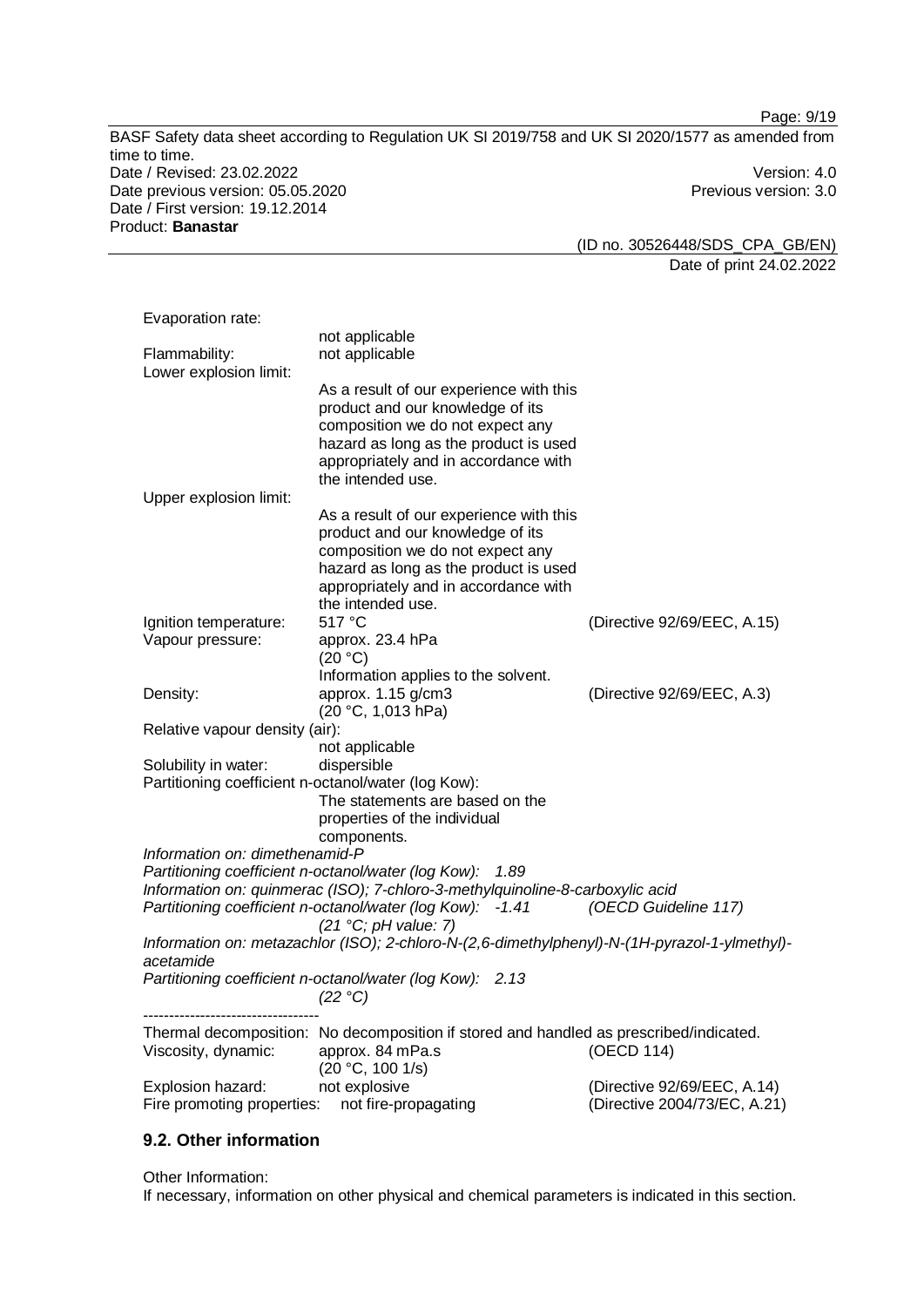(ID no. 30526448/SDS\_CPA\_GB/EN) Date of print 24.02.2022

Page: 10/19

## **SECTION 10: Stability and Reactivity**

#### **10.1. Reactivity**

No hazardous reactions if stored and handled as prescribed/indicated.

#### **10.2. Chemical stability**

The product is stable if stored and handled as prescribed/indicated.

#### **10.3. Possibility of hazardous reactions**

No hazardous reactions if stored and handled as prescribed/indicated.

#### **10.4. Conditions to avoid**

See SDS section 7 - Handling and storage.

## **10.5. Incompatible materials**

Substances to avoid: strong acids, strong bases, strong oxidizing agents

## **10.6. Hazardous decomposition products**

Hazardous decomposition products: No hazardous decomposition products if stored and handled as prescribed/indicated.

## **SECTION 11: Toxicological Information**

## **11.1. Information on toxicological effects**

Acute toxicity

Assessment of acute toxicity: Virtually nontoxic after a single ingestion. Virtually nontoxic after a single skin contact. Virtually nontoxic by inhalation.

Experimental/calculated data: LD50 rat (oral): > 2,000 mg/kg (OECD Guideline 423) No mortality was observed.

LC50 rat (by inhalation): > 5.1 mg/l 4 h (OECD Guideline 403) No mortality was observed. An aerosol was tested.

LD50 rat (dermal): > 5,000 mg/kg (OECD Guideline 402) No mortality was observed.

#### Irritation

Assessment of irritating effects: Not irritating to the eyes. Not irritating to the skin.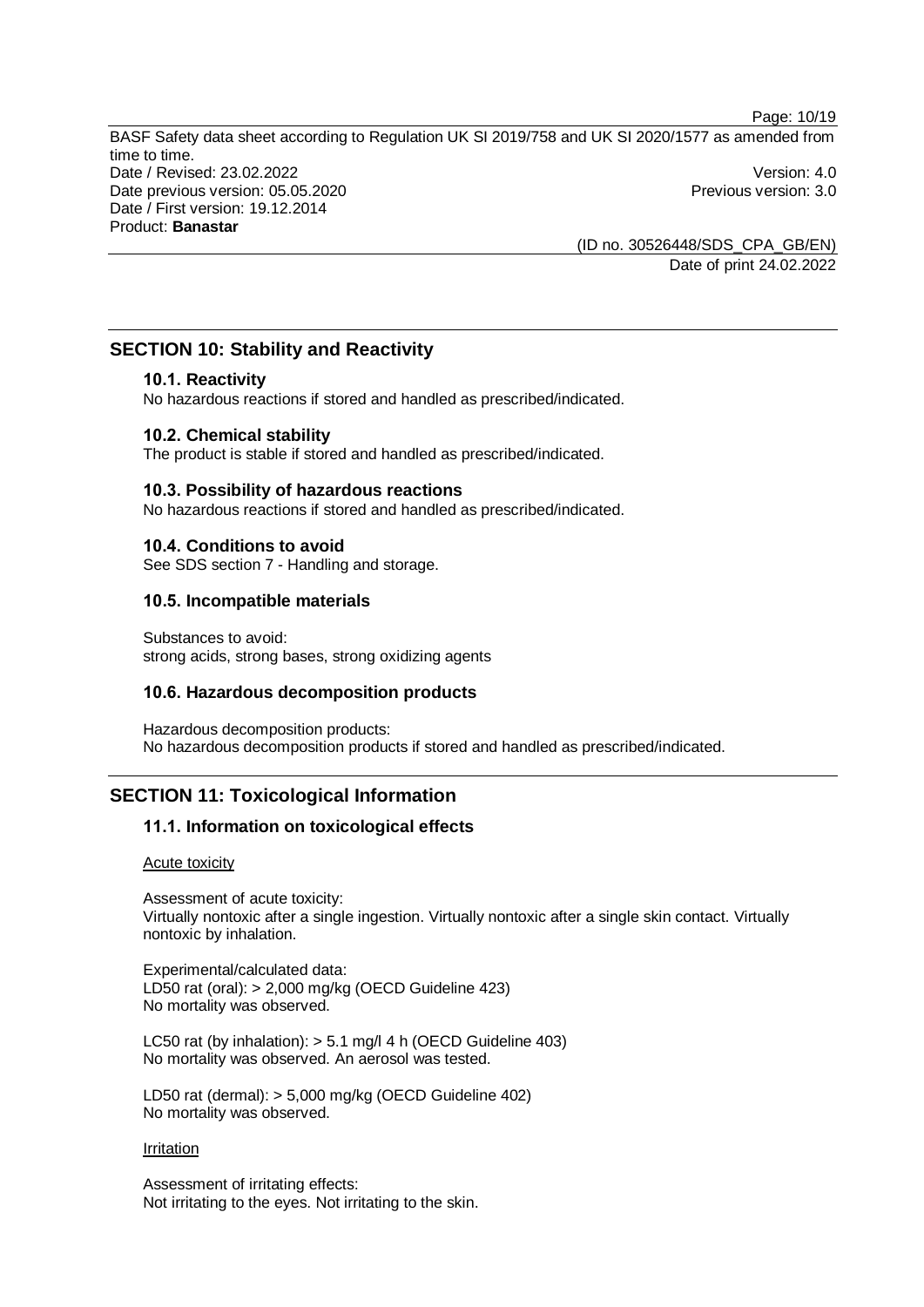Page: 11/19

BASF Safety data sheet according to Regulation UK SI 2019/758 and UK SI 2020/1577 as amended from time to time. Date / Revised: 23.02.2022 Version: 4.0 Date previous version: 05.05.2020 **Previous version: 3.0** Previous version: 3.0 Date / First version: 19.12.2014 Product: **Banastar**

(ID no. 30526448/SDS\_CPA\_GB/EN) Date of print 24.02.2022

Experimental/calculated data: Skin corrosion/irritation rabbit: non-irritant (OECD Guideline 404)

Serious eye damage/irritation rabbit: non-irritant (OECD Guideline 405)

Respiratory/Skin sensitization

Assessment of sensitization:

The product has not been tested. The statement has been derived from the properties of the individual components. Sensitization after skin contact possible.

*Information on: 2-methylisothiazol-3(2H)-one Experimental/calculated data: guinea pig: skin sensitizing (OECD Guideline 406)* ----------------------------------

#### Germ cell mutagenicity

Assessment of mutagenicity: The product has not been tested. The statement has been derived from the properties of the individual components. Mutagenicity tests revealed no genotoxic potential.

#### **Carcinogenicity**

Assessment of carcinogenicity: The product has not been tested. The statement has been derived from the properties of the individual components.

*Information on: metazachlor (ISO); 2-chloro-N-(2,6-dimethylphenyl)-N-(1H-pyrazol-1-ylmethyl) acetamide Assessment of carcinogenicity: Indication of possible carcinogenic effect in animal tests.* ----------------------------------

#### Reproductive toxicity

#### Assessment of reproduction toxicity:

The product has not been tested. The statement has been derived from the properties of the individual components. The results of animal studies gave no indication of a fertility impairing effect.

#### Developmental toxicity

#### Assessment of teratogenicity:

The product has not been tested. The statement has been derived from the properties of the individual components. Animal studies gave no indication of a developmental toxic effect at doses that were not toxic to the parental animals.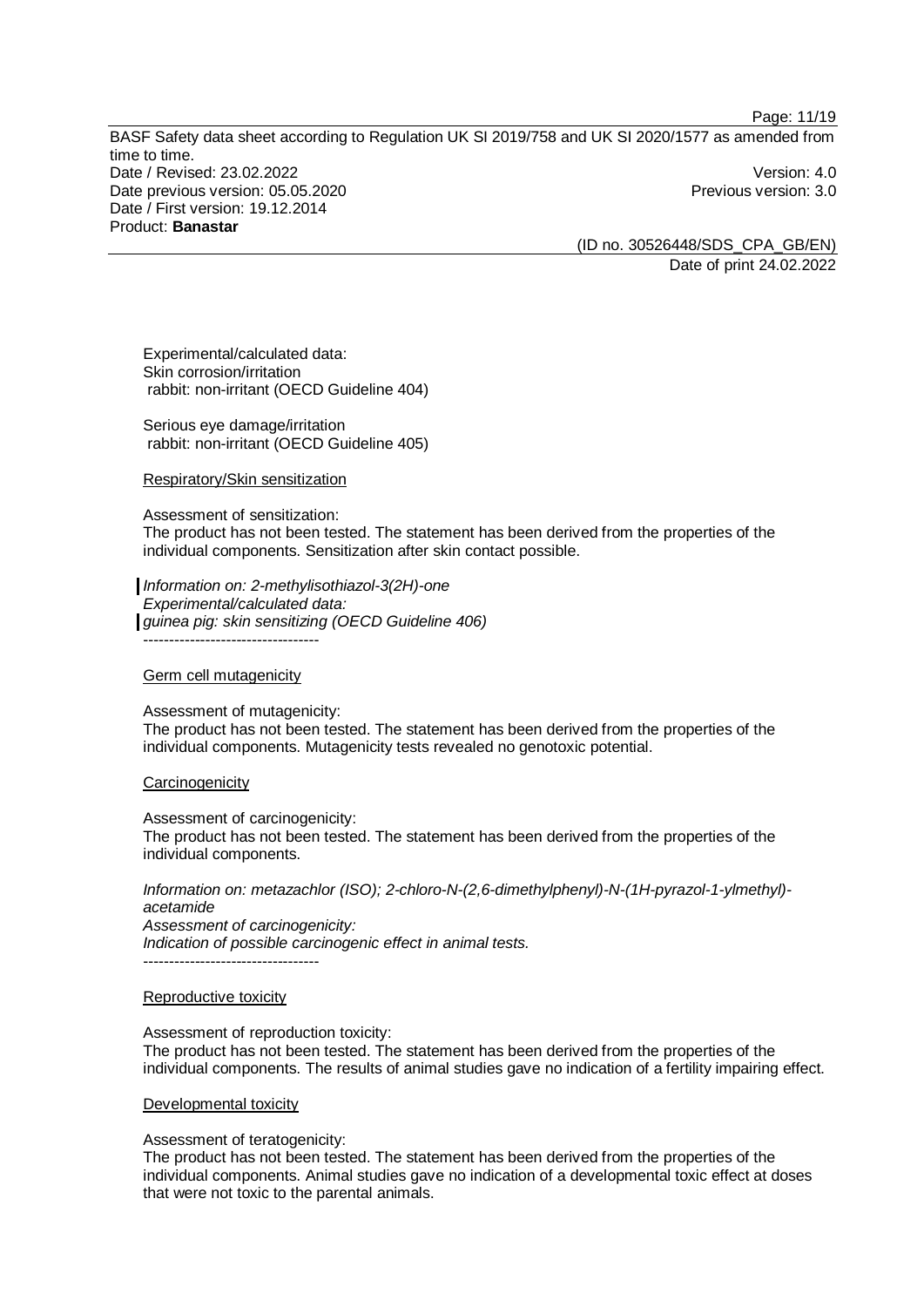(ID no. 30526448/SDS\_CPA\_GB/EN) Date of print 24.02.2022

#### Specific target organ toxicity (single exposure)

Assessment of STOT single:

Based on the available information there is no specific target organ toxicity to be expected after a single exposure.

Remarks: The product has not been tested. The statement has been derived from the properties of the individual components.

Repeated dose toxicity and Specific target organ toxicity (repeated exposure)

Assessment of repeated dose toxicity: The product has not been tested. The statement has been derived from the properties of the individual components.

*Information on: metazachlor (ISO); 2-chloro-N-(2,6-dimethylphenyl)-N-(1H-pyrazol-1-ylmethyl) acetamide Assessment of repeated dose toxicity: Repeated exposure to large quantities may affect certain organs.*

*Information on: dimethenamid-P Assessment of repeated dose toxicity: Adaptive effects were observed after repeated exposure in animal studies.* ----------------------------------

#### Aspiration hazard

No aspiration hazard expected. The product has not been tested. The statement has been derived from the properties of the individual components.

#### Other relevant toxicity information

Misuse can be harmful to health.

## **SECTION 12: Ecological Information**

## **12.1. Toxicity**

Assessment of aquatic toxicity: Very toxic to aquatic life with long lasting effects.

Toxicity to fish: LC50 (96 h) 16.32 mg/l, Oncorhynchus mykiss (OECD 203; ISO 7346; 92/69/EEC, C.1, static)

Aquatic invertebrates: EC50 (48 h) 57.2 mg/l, Daphnia magna (OECD Guideline 202, part 1, static)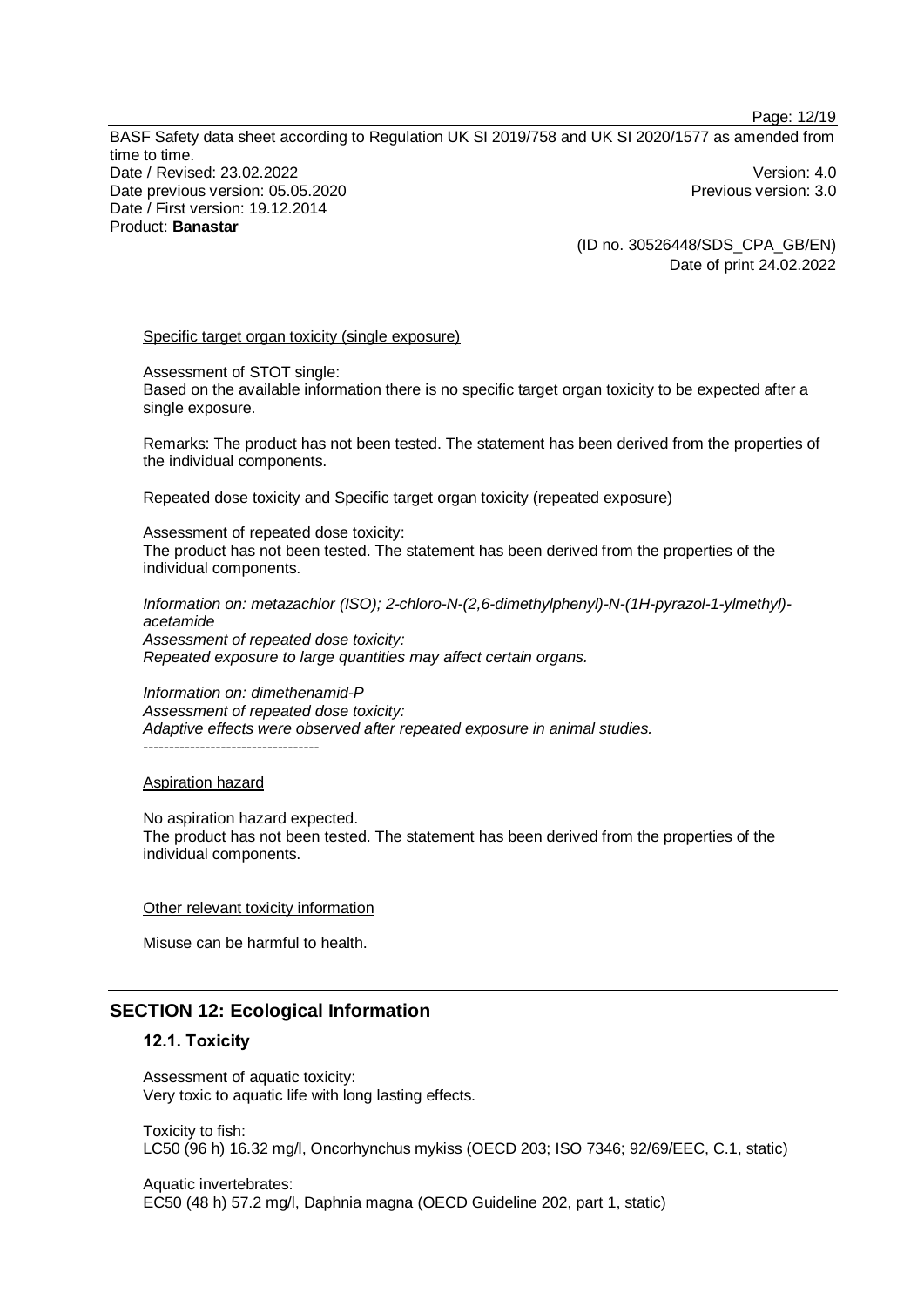Page: 13/19

BASF Safety data sheet according to Regulation UK SI 2019/758 and UK SI 2020/1577 as amended from time to time. Date / Revised: 23.02.2022 Version: 4.0 Date previous version: 05.05.2020 **Previous version: 3.0** Previous version: 3.0 Date / First version: 19.12.2014 Product: **Banastar**

(ID no. 30526448/SDS\_CPA\_GB/EN) Date of print 24.02.2022

Aquatic plants:

EC50 (72 h) 0.0637 mg/l (growth rate), Pseudokirchneriella subcapitata (OECD Guideline 201, static)

EC10 (72 h) 0.026 mg/l (growth rate), Pseudokirchneriella subcapitata (OECD Guideline 201, static)

EC50 (7 d) 0.047 mg/l (growth rate), Lemna gibba (OECD guideline 221, static)

EC10 (7 d) 0.0009 mg/l (growth rate), Lemna gibba (OECD guideline 221, static)

## **12.2. Persistence and degradability**

Assessment biodegradation and elimination (H2O): The product has not been tested. The statement has been derived from the properties of the individual components.

*Information on: metazachlor (ISO); 2-chloro-N-(2,6-dimethylphenyl)-N-(1H-pyrazol-1-ylmethyl) acetamide Assessment biodegradation and elimination (H2O): Not readily biodegradable (by OECD criteria).*

*Information on: dimethenamid-P Assessment biodegradation and elimination (H2O): Not readily biodegradable (by OECD criteria).*

*Information on: quinmerac (ISO); 7-chloro-3-methylquinoline-8-carboxylic acid Assessment biodegradation and elimination (H2O): Not readily biodegradable (by OECD criteria).*

----------------------------------

#### **12.3. Bioaccumulative potential**

Assessment bioaccumulation potential: The product has not been tested. The statement has been derived from the properties of the individual components.

*Information on: metazachlor (ISO); 2-chloro-N-(2,6-dimethylphenyl)-N-(1H-pyrazol-1-ylmethyl) acetamide*

*Assessment bioaccumulation potential:*

*No significant accumulation in organisms is expected as a result of the distribution coefficient of noctanol/water (log Pow).*

*Information on: dimethenamid-P*

*Assessment bioaccumulation potential:*

*Because of the n-octanol/water distribution coefficient (log Pow) accumulation in organisms is not to be expected.*

*Information on: quinmerac (ISO); 7-chloro-3-methylquinoline-8-carboxylic acid*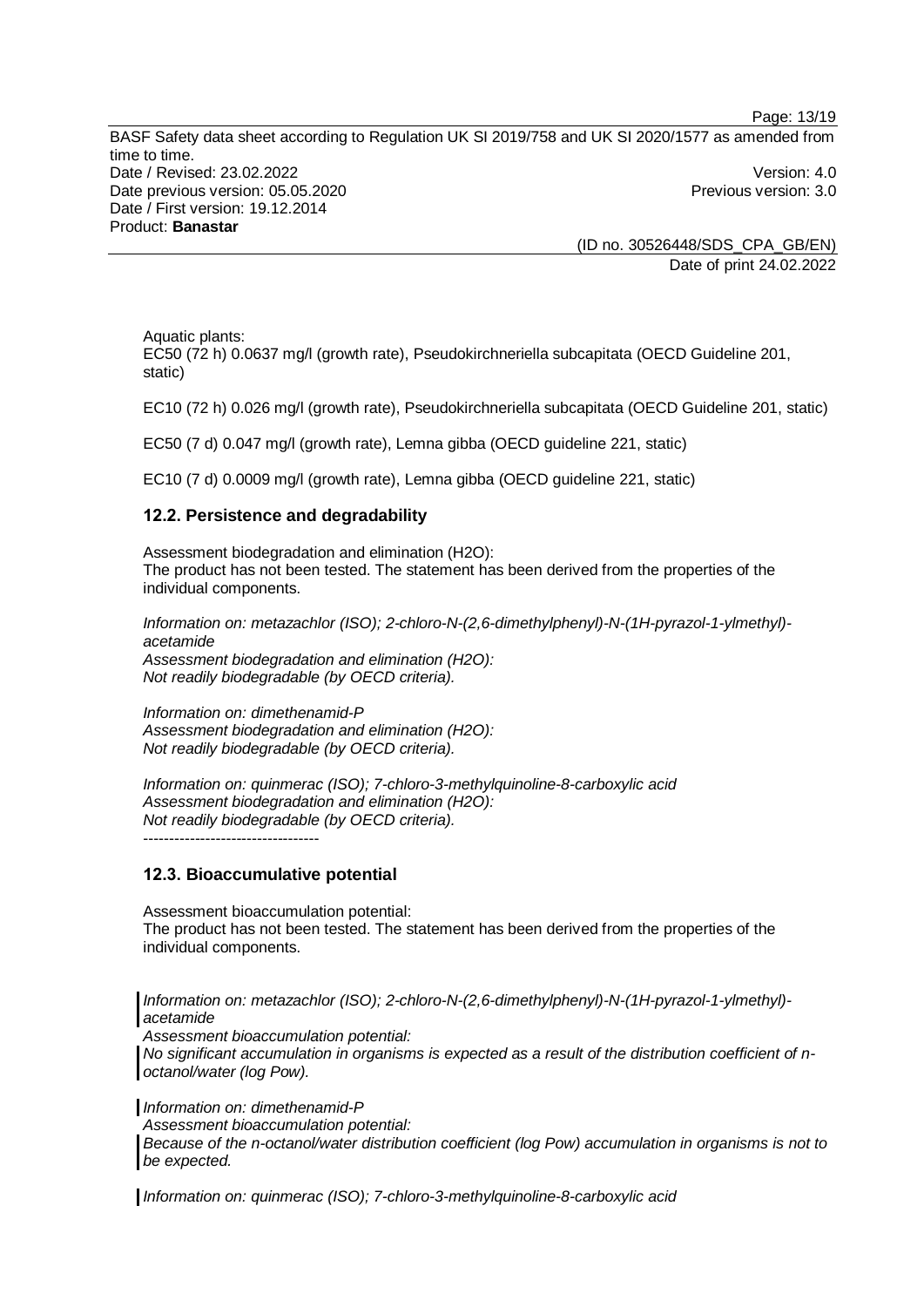Page: 14/19

BASF Safety data sheet according to Regulation UK SI 2019/758 and UK SI 2020/1577 as amended from time to time. Date / Revised: 23.02.2022 Version: 4.0 Date previous version: 05.05.2020 **Previous version: 3.0** Previous version: 3.0 Date / First version: 19.12.2014 Product: **Banastar**

(ID no. 30526448/SDS\_CPA\_GB/EN) Date of print 24.02.2022

*Assessment bioaccumulation potential: Because of the n-octanol/water distribution coefficient (log Pow) accumulation in organisms is not to be expected.*

----------------------------------

## **12.4. Mobility in soil**

Assessment transport between environmental compartments: Adsorption in soil: The product has not been tested. The statement has been derived from the properties of the individual components.

*Information on: metazachlor (ISO); 2-chloro-N-(2,6-dimethylphenyl)-N-(1H-pyrazol-1-ylmethyl) acetamide*

*Assessment transport between environmental compartments: Adsorption in soil: Following exposure to soil, the product trickles away and can - dependant on degradation - be transported to deeper soil areas with larger water loads.*

*Information on: dimethenamid-P*

*Assessment transport between environmental compartments: Adsorption in soil: Following exposure to soil, the product trickles away and can - dependant on degradation - be transported to deeper soil areas with larger water loads.*

*Information on: quinmerac (ISO); 7-chloro-3-methylquinoline-8-carboxylic acid Assessment transport between environmental compartments: Adsorption in soil: Following exposure to soil, the product trickles away and can - dependant on degradation - be transported to deeper soil areas with larger water loads.* ----------------------------------

## **12.5. Results of PBT and vPvB assessment**

The product does not contain a substance fulfilling the PBT (persistent/bioaccumulative/toxic) criteria or the vPvB (very persistent/very bioaccumulative) criteria.

## **12.6. Other adverse effects**

The product does not contain substances that are listed in Regulation (EC) 1005/2009 on substances that deplete the ozone layer.

## **12.7. Additional information**

Other ecotoxicological advice: Do not discharge product into the environment without control.

## **SECTION 13: Disposal Considerations**

## **13.1. Waste treatment methods**

Must be disposed of or incinerated in accordance with local regulations.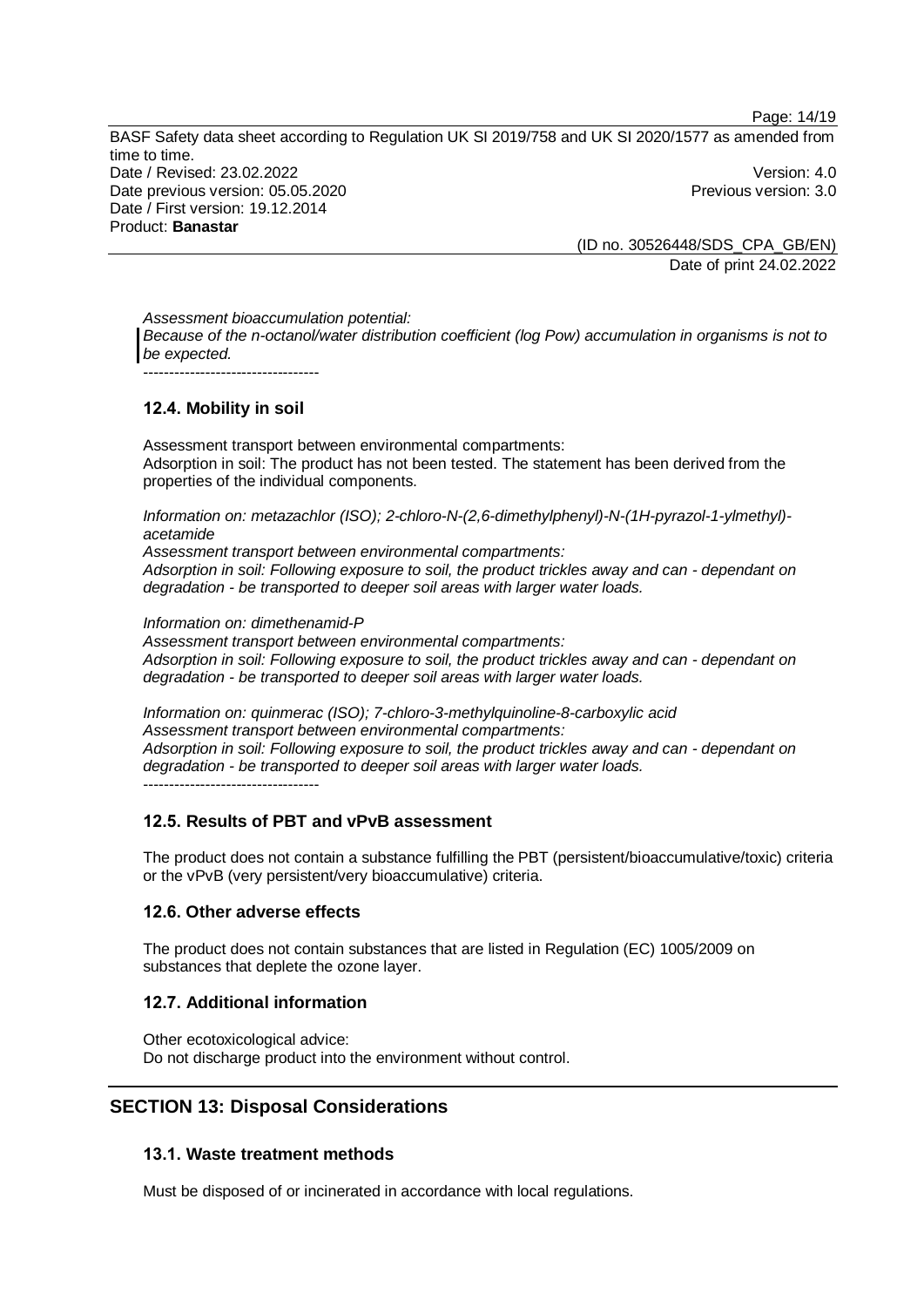Page: 15/19

BASF Safety data sheet according to Regulation UK SI 2019/758 and UK SI 2020/1577 as amended from time to time. Date / Revised: 23.02.2022 Version: 4.0 Date previous version: 05.05.2020 **Previous version: 3.0** Previous version: 3.0 Date / First version: 19.12.2014 Product: **Banastar**

(ID no. 30526448/SDS\_CPA\_GB/EN) Date of print 24.02.2022

The UK Environmental Protection (Duty of Care) Regulations (EP) and amendments should be noted (United Kingdom).

This product and any uncleaned containers must be disposed of as hazardous waste in accordance with the 2005 Hazardous Waste Regulations and amendments (United Kingdom)

Contaminated packaging: Contaminated packaging should be emptied as far as possible and disposed of in the same manner as the substance/product.

## **SECTION 14: Transport Information**

#### **Land transport**

#### ADR

user:

| UN number or ID number:<br>UN proper shipping name:<br>Transport hazard class(es):<br>Packing group:<br>Environmental hazards:<br>Special precautions for<br>user: | <b>UN3082</b><br>ENVIRONMENTALLY HAZARDOUS SUBSTANCE, LIQUID,<br>N.O.S. (contains METAZACHLOR, DIMETHENAMID-P)<br>9, EHSM<br>Ш<br>ves<br>None known |
|--------------------------------------------------------------------------------------------------------------------------------------------------------------------|-----------------------------------------------------------------------------------------------------------------------------------------------------|
| <b>RID</b>                                                                                                                                                         |                                                                                                                                                     |
| UN number or ID number:<br>UN proper shipping name:                                                                                                                | <b>UN3082</b><br>ENVIRONMENTALLY HAZARDOUS SUBSTANCE, LIQUID,<br>N.O.S. (contains METAZACHLOR, DIMETHENAMID-P)                                      |
| Transport hazard class(es):<br>Packing group:<br>Environmental hazards:<br>Special precautions for<br>user:                                                        | 9, EHSM<br>Ш<br>ves<br>None known                                                                                                                   |
| Inland waterway transport<br><b>ADN</b>                                                                                                                            |                                                                                                                                                     |
| UN number or ID number:<br>UN proper shipping name:                                                                                                                | <b>UN3082</b><br>ENVIRONMENTALLY HAZARDOUS SUBSTANCE, LIQUID,<br>N.O.S. (contains METAZACHLOR, DIMETHENAMID-P)                                      |
| Transport hazard class(es):<br>Packing group:<br>Environmental hazards:<br>Special precautions for                                                                 | 9, EHSM<br>Ш<br>ves<br>None known                                                                                                                   |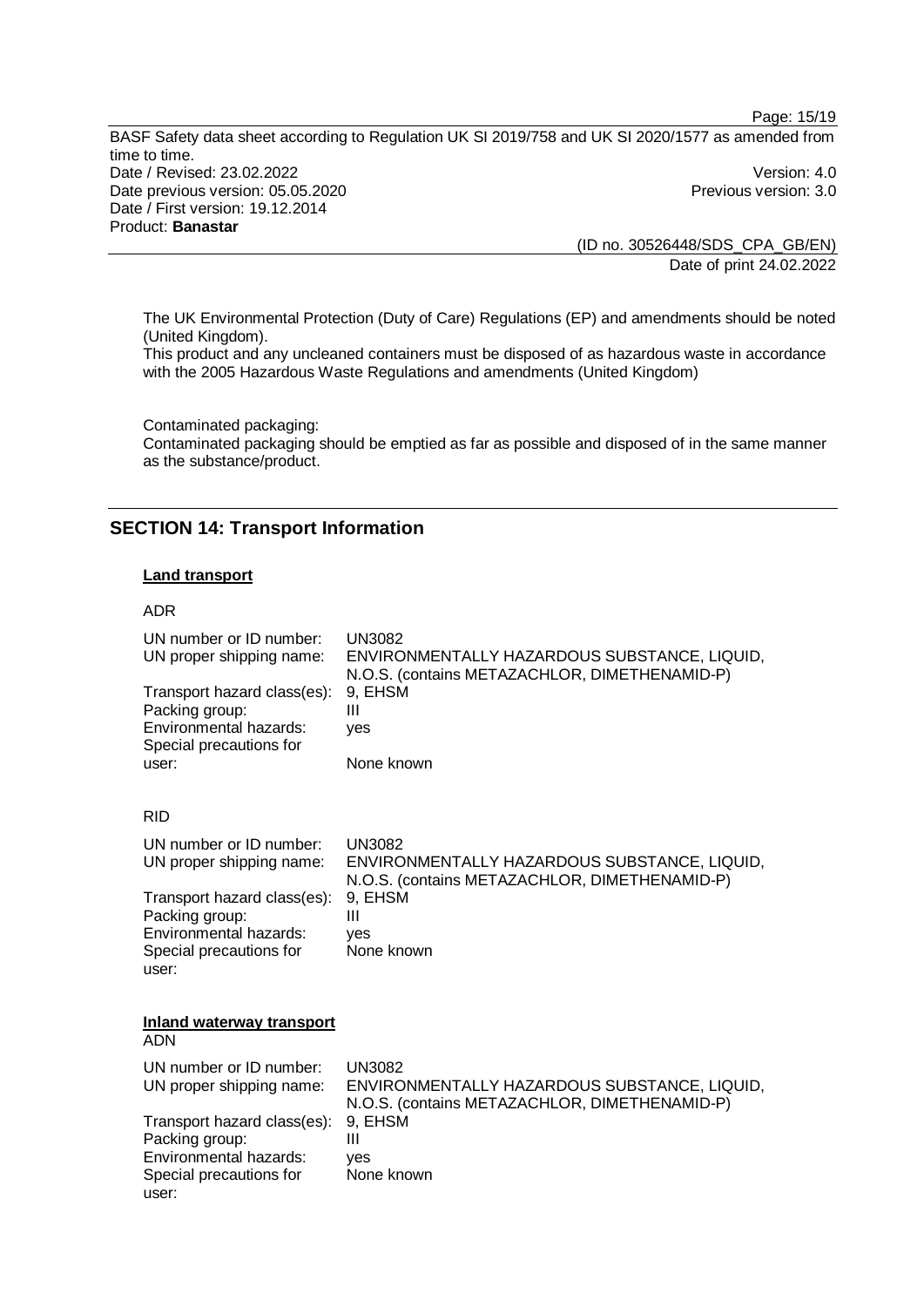Page: 16/19

BASF Safety data sheet according to Regulation UK SI 2019/758 and UK SI 2020/1577 as amended from time to time. Date / Revised: 23.02.2022 Version: 4.0 Date previous version: 05.05.2020 **Previous version: 3.0** Previous version: 3.0 Date / First version: 19.12.2014 Product: **Banastar**

(ID no. 30526448/SDS\_CPA\_GB/EN) Date of print 24.02.2022

Transport in inland waterway vessel Not evaluated

#### **Sea transport**

#### IMDG

| UN number or ID number:<br>UN proper shipping name: | <b>UN 3082</b><br>ENVIRONMENTALLY HAZARDOUS SUBSTANCE, LIQUID,<br>N.O.S. (contains METAZACHLOR, DIMETHENAMID-P) |
|-----------------------------------------------------|-----------------------------------------------------------------------------------------------------------------|
| Transport hazard class(es):                         | 9. EHSM                                                                                                         |
| Packing group:                                      | Ш                                                                                                               |
| Environmental hazards:                              | ves                                                                                                             |
|                                                     | Marine pollutant: YES                                                                                           |
| Special precautions for<br>user:                    | None known                                                                                                      |

#### **Air transport**

#### IATA/ICAO

| UN number or ID number:             | UN 3082                                       |
|-------------------------------------|-----------------------------------------------|
| UN proper shipping name:            | ENVIRONMENTALLY HAZARDOUS SUBSTANCE, LIQUID,  |
|                                     | N.O.S. (contains METAZACHLOR, DIMETHENAMID-P) |
| Transport hazard class(es): 9, EHSM |                                               |
| Packing group:                      |                                               |
| Environmental hazards:              | ves                                           |
| Special precautions for             | None known                                    |
| user:                               |                                               |

#### **14.1. UN number or ID number**

See corresponding entries for "UN number or ID number" for the respective regulations in the tables above.

## **14.2. UN proper shipping name**

See corresponding entries for "UN proper shipping name" for the respective regulations in the tables above.

## **14.3. Transport hazard class(es)**

See corresponding entries for "Transport hazard class(es)" for the respective regulations in the tables above.

#### **14.4. Packing group**

See corresponding entries for "Packing group" for the respective regulations in the tables above.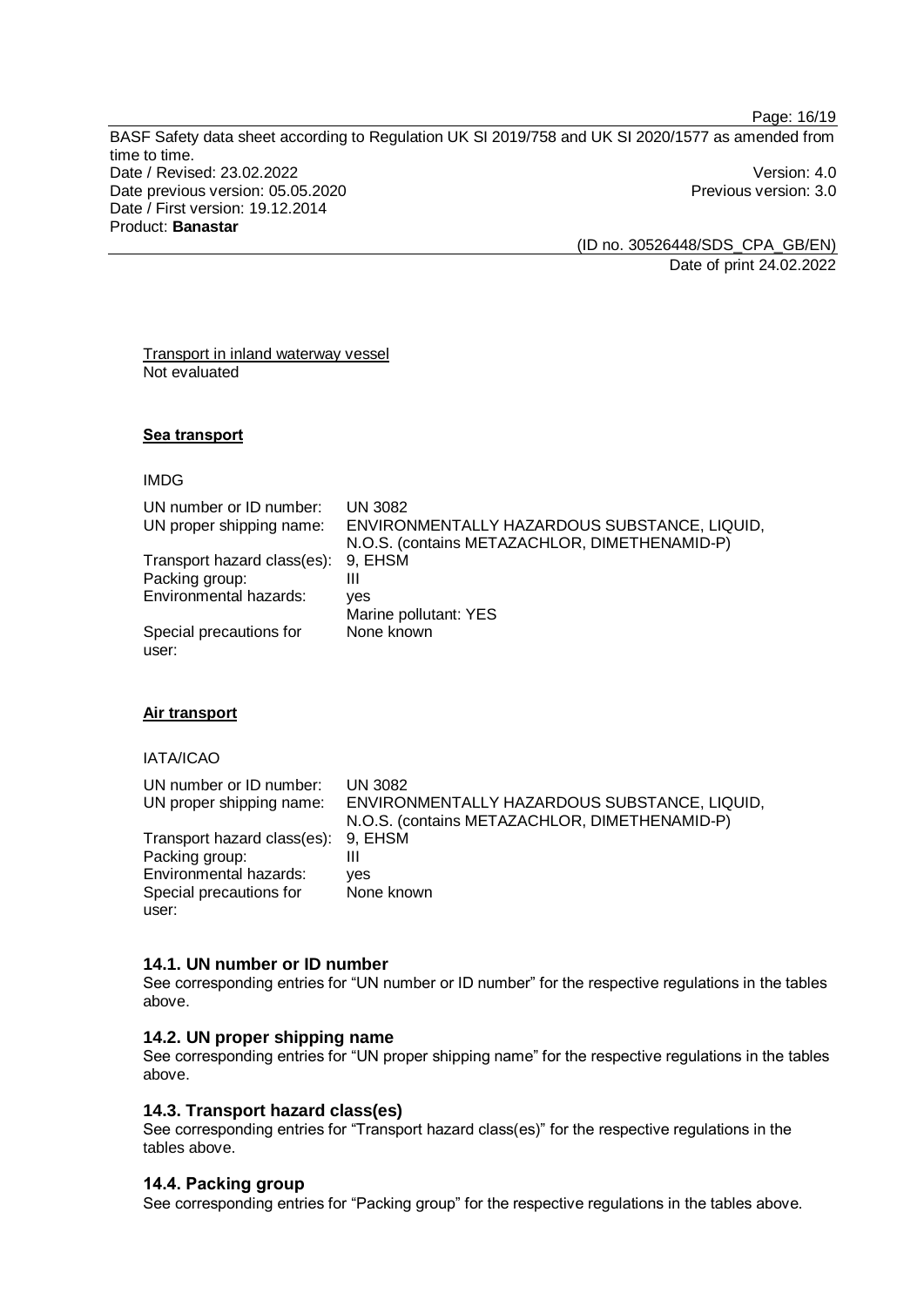Page: 17/19

BASF Safety data sheet according to Regulation UK SI 2019/758 and UK SI 2020/1577 as amended from time to time. Date / Revised: 23.02.2022 Version: 4.0 Date previous version: 05.05.2020 **Previous version: 3.0** Previous version: 3.0 Date / First version: 19.12.2014 Product: **Banastar**

(ID no. 30526448/SDS\_CPA\_GB/EN) Date of print 24.02.2022

## **14.5. Environmental hazards**

See corresponding entries for "Environmental hazards" for the respective regulations in the tables above.

## **14.6. Special precautions for user**

See corresponding entries for "Special precautions for user" for the respective regulations in the tables above.

## **14.7. Maritime transport in bulk according to IMO instruments**

Maritime transport in bulk is not intended.

#### **Further information**

Product may be shipped as non-hazardous in suitable packages containing a net quantity of 5 L or less under the provisions of various regulatory agencies: ADR, RID, ADN: Special Provision 375; IMDG: 2.10.2.7; IATA: A197; TDG: Special Provision 99(2); 49CFR: §171.4 (c) (2) and also the Special Provision 375 in Appendix B which is regulated in China "Regulations Concerning Road Transportation of Dangerous Goods Part 3: Index of dangerous goods name and transportation requirements" (JT/T 617.3)

This product is subject to the most recent edition of "The Carriage of Dangerous Goods and Use of Transportable Pressure Equipment Regulations" and their amendments (United Kingdom).

## **SECTION 15: Regulatory Information**

## **15.1. Safety, health and environmental regulations/legislation specific for the substance or mixture**

#### Prohibitions, Restrictions and Authorizations

Annex XVII of Regulation (EC) No 1907/2006: Number on List: 3, 75

Restrictions of Regulation (EC) No 1907/2006, Annex XVII, do not apply for the intended use(s) of the product given in this SDS.

Directive 2012/18/EU - Control of Major Accident Hazards involving dangerous substances (EU): List entry in regulation: E1

This product is classified under the European CLP Regulation. (United Kingdom) The data should be considered when making any assessment under the Control of Substances Hazardous to Health Regulations (COSHH), and related guidance, for example, 'COSHH Essentials' (United Kingdom).

This product may be subject to the Control of Major Accident Hazards Regulations (COMAH), and amendments if specific threshold tonnages are exceeded (United Kingdom).

## **15.2. Chemical Safety Assessment**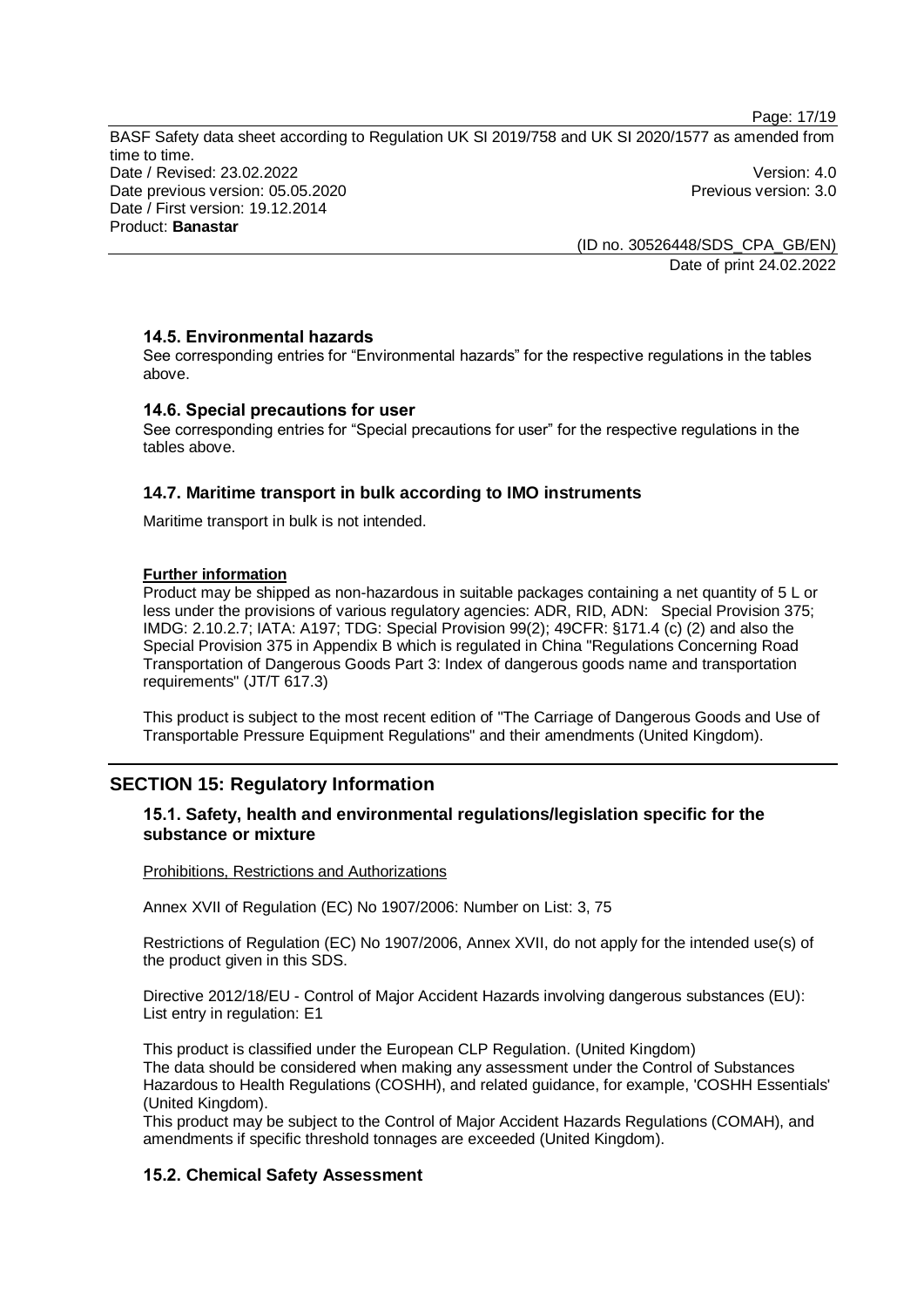(ID no. 30526448/SDS\_CPA\_GB/EN) Date of print 24.02.2022

Page: 18/19

Advice on product handling can be found in sections 7 and 8 of this safety data sheet.

## **SECTION 16: Other Information**

For proper and safe use of this product, please refer to the approval conditions laid down on the product label.

Full text of the classifications, including the hazard classes and the hazard statements, if mentioned in section  $2$  or  $3$ :

| Skin sensitization                                                  |
|---------------------------------------------------------------------|
| Carcinogenicity                                                     |
| Hazardous to the aquatic environment - acute                        |
| Hazardous to the aquatic environment - chronic                      |
| Acute toxicity                                                      |
| Serious eye damage/eye irritation                                   |
| Skin corrosion/irritation                                           |
| May cause an allergic skin reaction.                                |
| Suspected of causing cancer.                                        |
| Very toxic to aquatic life.                                         |
| Very toxic to aquatic life with long lasting effects.               |
| To avoid risks to human health and the environment, comply with the |
| instructions for use.                                               |
| Harmful if swallowed.                                               |
| Causes serious eye irritation.                                      |
| Harmful to aquatic life with long lasting effects.                  |
| Causes serious eye damage.                                          |
| Fatal if inhaled.                                                   |
| Causes severe skin burns and eye damage.                            |
| Toxic if swallowed or in contact with skin                          |
| Corrosive to the respiratory tract.                                 |
|                                                                     |

#### Abbreviations

ADR = The European Agreement concerning the International Carriage of Dangerous Goods by Road. ADN = The European Agreement concerning the International Carriage of Dangerous Goods by Inland waterways. ATE = Acute Toxicity Estimates. CAO = Cargo Aircraft Only. CAS = Chemical Abstract Service. CLP = Classification, Labelling and Packaging of substances and mixtures. DIN = German national organization for standardization. DNEL = Derived No Effect Level. EC50 = Effective concentration median for 50% of the population.  $EC = European Community$ .  $EN = European Standards$ . IARC = International Agency for Research on Cancer. IATA = International Air Transport Association. IBC-Code = Intermediate Bulk Container code. IMDG = International Maritime Dangerous Goods Code. ISO = International Organization for Standardization. STEL = Short-Term Exposure Limit. LC50 = Lethal concentration median for 50% of the population. LD50 = Lethal dose median for 50% of the population. TLV = Threshold Limit Value. MARPOL = The International Convention for the Prevention of Pollution from Ships. NEN = Dutch Norm. NOEC = No Observed Effect Concentration. OEL = Occupational Exposure Limit. OECD = Organization for Economic Cooperation and Development. PBT = Persistent, Bioaccumulative and Toxic. PNEC = Predicted No Effect Level. PPM = Parts per million. RID = The European Agreement concerning the International Carriage of Dangerous Goods by Rail. TWA = Time Weight Average. UN-number = UN number at transport. vPvB = very Persistent and very Bioaccumulative.